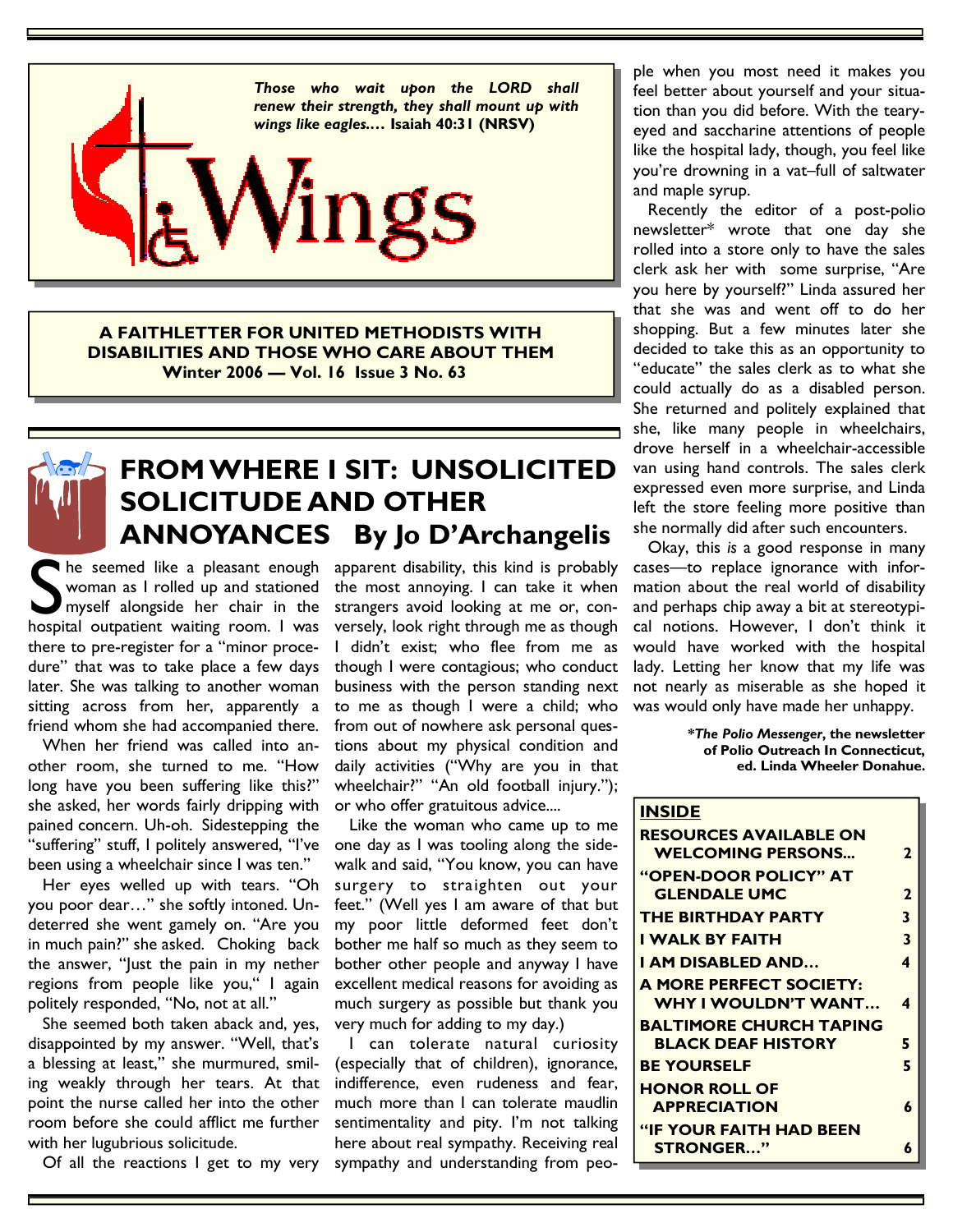# **RESOURCES AVAILABLE ON WELCOMING PERSONS WITH DISABILITIES IN THE CHURCH**

shers, greeters, and Sunday school teachers can learn ways to be more comfortable with persons with disabilities by using the school teachers can learn ways to be more comfortable with booklet, **"On Greeting Persons With Disabilities, A Suggestion Manual for Ushers and Greeters."** Homegrown in the Texas Conference by the Houston Chapelwood United Methodist Church Special Needs Council in conjunction with SEMAR (Southeastern Methodist Agency On Rehabilitation), this booklet covers many types of disabilities separately and includes such topics as invisible illness, instructions for aiding persons with disabilities in times of disaster, and specific ideas for helping persons with seizures. The booklet may be downloaded free of charge from the website of

The United Methodist General Board of Discipleship Division of Worship at www.gbod.org/worship/.

Friendship Ministries, a non-profit,<br>
non-denominational Christian or-<br>
ganization dedicated to the inclu-<br>
sion of people with cognitive impairnon-denominational Christian organization dedicated to the incluments in the active life of the church, has available a newly revised set of resource tools entitled **"Expressing Faith In Jesus: Church Membership For People With Cognitive Impairments"** by Ronald C. Vredeveld. The resource tools—including preparation study materials, sample questions (for interviews with church councils, e.g.), sample liturgy (for worship ser-



**A** non-official, non-profit quarterly newsletter published for, by, and about United Methodist adults with disabling conditions

**FOUNDER/EDITOR COMPUTER LAYOUT GRAPHIC DESIGN** Jo D'Archangelis

**CORRESPONDENCE** Send all correspondence—including feedback, original writings, items from other sources, and changes of address—to Jo D'Archangelis, Editor, at **Mailing Address** 592 West Ammunition Road, Apt. 1 Fallbrook, CA 92028 **Telephone/Fax** [760] 723-2668 (please call before faxing) **E-Mail** jodarlis@aol.com

**E-WINGS** Two e-mail versions of *Wings* are available for those with vision impairments and computer "reading" devices, those who have difficulty handling paper and print pages, those who live outside the USA, and those who just prefer computer viewing: (1.) A strictly e-mail version in unformatted text without graphics, and (2.) A formatted version with color graphics available to those able to open attached files in MSPublisher 2000 format. E-mail Jo D'Archangelis at jodarlis@aol.com to request either, or both, of these versions.

**WINGS ONLINE** Four issues of *Wings—*Fall 2002, Winter 2003, Spring 2003, and Summer 2003—in their entirety may be accessed at www.cal-pac-ccdm.org/. Selected articles from back issues of *Wings* 1995-98 may be accessed at www.mariposa-ministry.org.

**DONATIONS** Most of the funding for *Wings'* publication and mailing comes from reader donations. There are no subscription fees. If you think *Wings* is worth it, please make a check or money order payable to the "Fallbrook United Methodist Church" (or "FUMC") and mark it "Wings Newsletter." Mail it to the church address below.

| <b>Basic Angel</b>   | $$6 - $14$    | <b>Major Angel</b> | $$15-$24$ |
|----------------------|---------------|--------------------|-----------|
| <b>Super Angel</b>   | \$25-\$49     | Mega Angel         | \$50-\$99 |
| <b>Awesome Angel</b> | \$100 or more |                    |           |

**Church Address** Fallbrook United Methodist Church 1844 Winterhaven Road Fallbrook, CA 92028 **Church Telephone** [760] 728-1472 **Church Fax** [760] 728-7433 **Church E-Mail** FUMC1887@tfb.com

vices, e.g.), and keepsake certificate—are easily adaptable to baptism, confirmation, profession of faith, or whatever the ceremony involving an affirmation of faith may be called in different churches. To learn more or to order "Expressing Faith In Jesus" (mention source code: FB5002), access the Friendship Ministries website at www.friendship.org/expressfaith, or call toll-free 888-866-8966.

ethesda Lutheran Homes and Services, Inc., has a plethora of materials on disability awareness. Entitled "Awareness in Action Materivices, Inc., has a plethora of materials on disability awareness. Enti**als,"** these resources include a developmental disability awareness litany, a sermon outline, three color posters, Bible studies for youth (jr. high and high school levels) and for adults, and more. Phone 1- 800-369-4636 ext. 3535 or go to the website: www.blhs.org/awareness. At the website you can order a complimentary "sample packet."

**WWWWW** 

## **"OPEN-DOOR POLICY" AT GLENDALE UMC**

The doors to the education<br>
building and church offices at<br>
Clandele First United Methodist Glendale First United Methodist Church in Glendale, Calif., are now wheelchair accessible.

 A push of a button and the double glass doors swing open automatically, enabling anyone who uses a wheelchair, cane, or walker, or who just has difficulty pushing and pulling open heavy doors, to pass through them without effort.

 John Bartoo, a church member selected by the Board of Trustees to coordinate the project, noted that the automatic doors will make it much easier for many of the older members of the church. He called the door project completed this past December "just a small start" in making the church more accessible.

<u>WWWWWWWWW</u>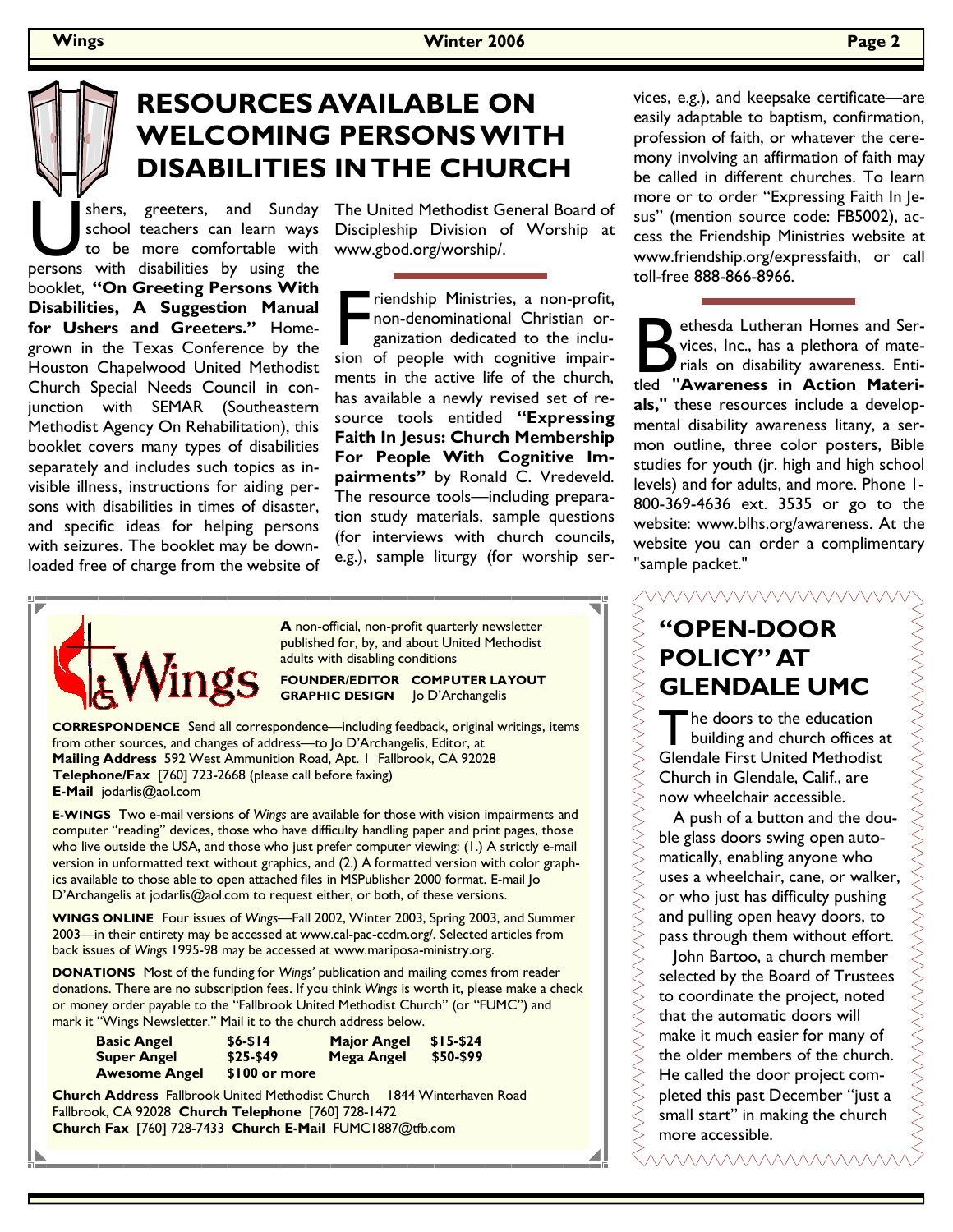

### **THE BIRTHDAY PARTY By Sarah Schaller-Linn**

**66** want a party," my father whis-<br>pered. "What did you say?" I moved my chair closer to his left<br>side and leaned over. pered. "What did you say?" I moved my chair closer to his left side and leaned over.

 My father was lying in a bed in the rehabilitation unit of the Wausau Medical Center. Since his stroke a few weeks earlier, he had suffered from what is called "left side neglect," which meant that he was no longer aware of anything on his left side. To stimulate him to make use of this side, we were always to approach him from his left. Thankfully, the stroke had not affected his speech, although it left him very weak, unsteady on his feet, and had damaged some of his cognitive ability.

 "I want a party, a birthday party," he repeated more forcefully this time.

 "OK, a birthday party, but you do remember that your birthday isn't until June 28? That's still several months away."

 "I know, I know," he said, "but at 81 years old, I don't even buy green bananas anymore. I've been thinking it all through and I want a party, a big party with ice cream, and lots of hot fudge syrup. And I want everyone to come—Mother, you girls, my sister, my friends, and all the workers and patients on the rehabilitation unit—everybody."

 Still puzzled as to his mental state and thinking of all the difficulties this request would entail—getting approval from the medical unit, knowing the restricted diets of the other patients, and the rush of throwing a party on short notice—I left his room and conveyed this odd request to my older sister.

 A day later I returned with approval from the medical staff, invitations, and a phone list of local friends and family.

 "Dad, the party is on. Your job is to do the word of mouth publicity and distribute the invitations in the unit. Trisha and I will do everything else." A big smile lit up his face.

 The next two days were a flurry of preparation. I was sent off to the grocery store to buy what I thought were adequate amounts of goodies, only to be sent back again by my sister. "He specifically said lots of hot fudge syrup—no skimping!"

 Saturday arrived and the excitement was building on the unit—nothing like this had ever been done here before. At 5:30 my sister and I slipped into the empty rehab dining room and quickly set up the food and decorated. Promptly at 6:30 a caravan of wheelchairs started down the hall toward the dining room my father proudly, albeit somewhat unsteadily, leading the way. The music of

Glenn Miller played softly in the background, the lights were dimmed, and the food, including the big pot of fudge syrup warming on the stove, was abundant.

 My sister and I looked at each other and smiled. More and more people arrived filling the room: staff members who came back after their shift, patients, friends of my parents, and my cousins whom I hadn't seen in years. My father opened his presents—he even got green bananas. And there was joy. Like the hot fudge syrup, it was more than abundant. Enough for us all.

 As of this writing, my father has celebrated two more birthdays—on June 28.

**From** *Alive Now* **(Nov./Dec. 1999).**

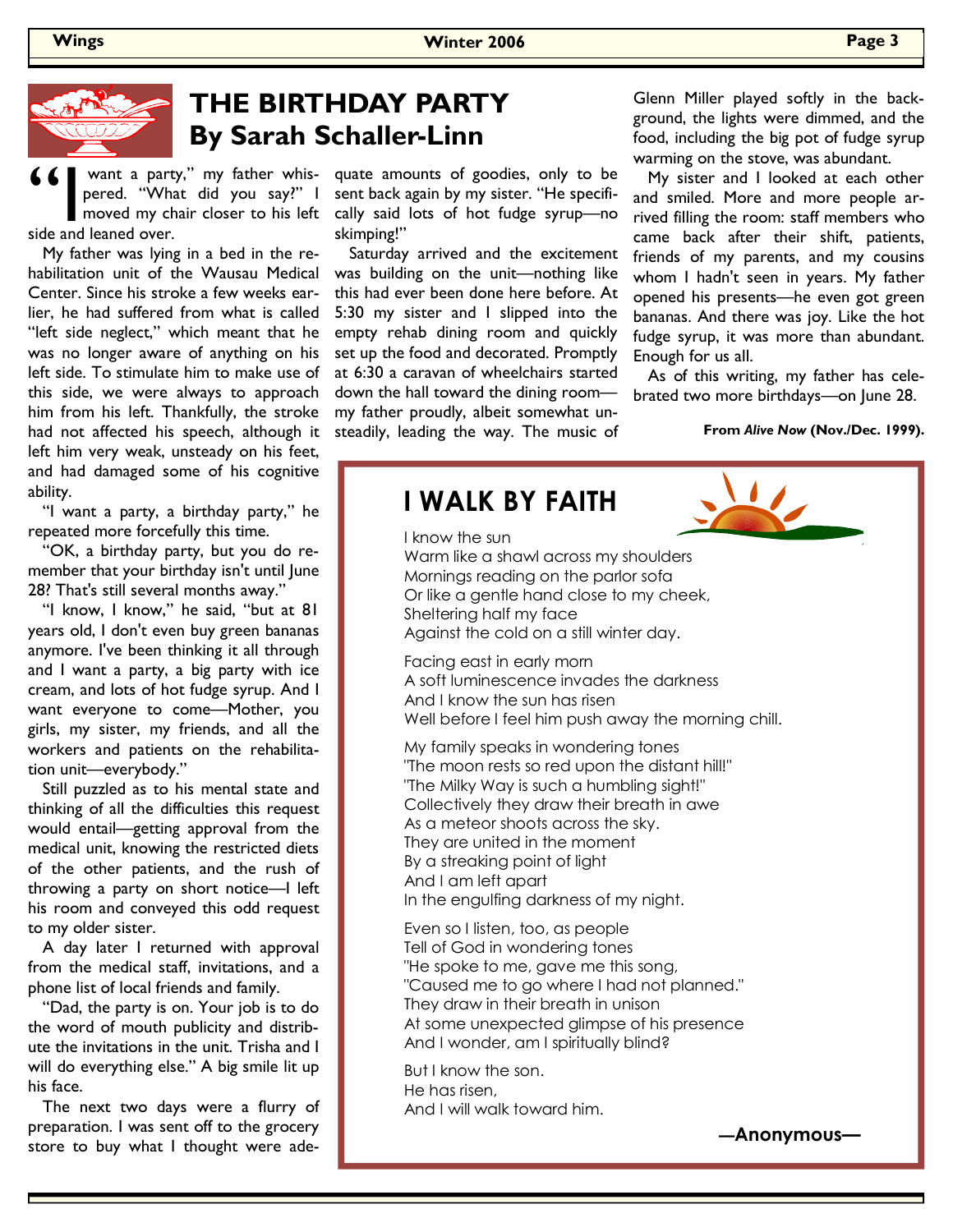### I Am Disabled And…

I praise you LORD God, the Father of mercies and the God of all consolation, for you console us in our affliction so that we may be able to console those who are in any affliction with the same consolation we have received from you. Therefore, since we are engaged in this ministry by your mercy, we do not lose heart. For you who said, "Let light shine out of darkness," have shown in our hearts to give us the light of the knowledge of your glory in the face of Jesus Christ. But we have this treasure of your indwelling presence in our disabled bodies as in humble jars of clay so that it may be made clear that this extraordinary power belongs to you and does not come from us.

> **Affirmation #15 based upon 2 Cor. 1:3-4, 4:1-7 (NRSV) by Ken Tittle and Mariposa Ministry and Mariposa Online.**

## **A MORE PERFECT SOCIETY: WHY I WOULDN'T WANT TO LIVE THERE By Angela Beise**

ecently my son's teacher said<br>
something that shook me to the<br>
years old and has a rare genetic chromosomething that shook me to the core of my being. Michael is 10 somal disorder called 18Q-minus. After my husband and I moved to France three years ago with our four children to work in missions, we were surprised to find that France does not have many schools for disabled children. The society in general isn't friendly to the disabled….For three years, we have searched for a school for Michael, but to no avail.

 Fortunately, we have a teacher who comes to the house twice a week to work with him. As she was leaving our house after a therapy session, she advised us to apply to a couple of schools that are specifically for children with Down syndrome, even though Michael does not have Down. Then she made the shocking statement. "Schools for Down children are starting to take children with other syndromes since Down is becoming so rare," she said. "Now that tests can tell so early in pregnancy that a baby has Down, fewer people are choosing to have them."

 Michael has benefited greatly from incredible advances in medical technology. He was born with a cleft lip and palate, and feet that required extensive surgery. I am grateful for the doctors

and technologies that have met his needs. But as disabled children are becoming more rare, I wonder if medical technologies are robbing affluent societies of an underappreciated wealth.

 In the days following this teacher's remark, I tried to imagine a society devoid of people with disabilities. What if any and all babies with special needs were to be eliminated? What would a

society look like if everyone were "normal," if we never had to make provisions and exceptions for people who are deaf, blind, mute, or lame?

 I didn't have to look any farther than my own family to start finding answers. My children are among the most unselfish people I have ever known. Brian, 19, Melissa, 17, and Rachel, 13, have made sacrifices, too many and too big to count, for their disabled sibling. One would think that this would have made them bitter and discontented. Amazingly, it has done exactly the opposite. They are thankful, giving, and tolerant to difficult and unlovely people.

 Could it be that the special-needs, "imperfect" people have that balancing effect on society as a whole? How would love and compassion develop among people who were only surrounded by

the lovely and intelligent? My children treasure nothing more than a smile or kiss, sometimes just eye contact, from their little brother. My nephew, who is a year younger than Michael, loves to help at his school with the class of students with special needs, or as he puts it, "the class like Michael." I see my husband kiss our son's often expressionless, crooked little face, and my heart nearly bursts with a love and joy that I can hardly contain.

 As I pondered this potential "perfect" society, one verse from the Bible kept coming to my mind: "Do nothing out of selfish ambition or vain conceit" (Phil. 2:3). Parenting a child with special needs makes living out this verse a little easier. This child becomes the focus of most of his parents' time and energy. An enormous amount of money may have to be spent on therapists, doctors, hospitals, and equipment.

 He limits what dreams his parents can pursue. They grieve throughout his lifetime. They not only grieve the child they "lost" at his birth, but grieve as they see him struggle with tasks that normally come easy, grieve when he realizes that he is not like other children, and often when he is in physical or emotional pain.



They have little room left for selfish ambition. What about vain conceit? That is likely to die,

too. It's often embarrassing to have a child who cries out in public for no reason, looks different, and acts different. He won't be at the top of his class, won't be the best athlete, and will probably never be voted Most Beautiful or Most Likely to Succeed.

 I wonder, if our advanced technologies successfully eliminate the weak and needy, will future scholars, theologians, politicians, and poets ponder: "Why has our society become less loving, so selfish, so intolerant, so uncommitted to anything outside of individual gain? Why are we so full of selfish ambition and vain conceit?" Is this "perfect" society a place where any of us would want to live?

> **Slightly abridged from "Speaking Out," copyright ©2005**  *Christianity Today* **(July 2005).**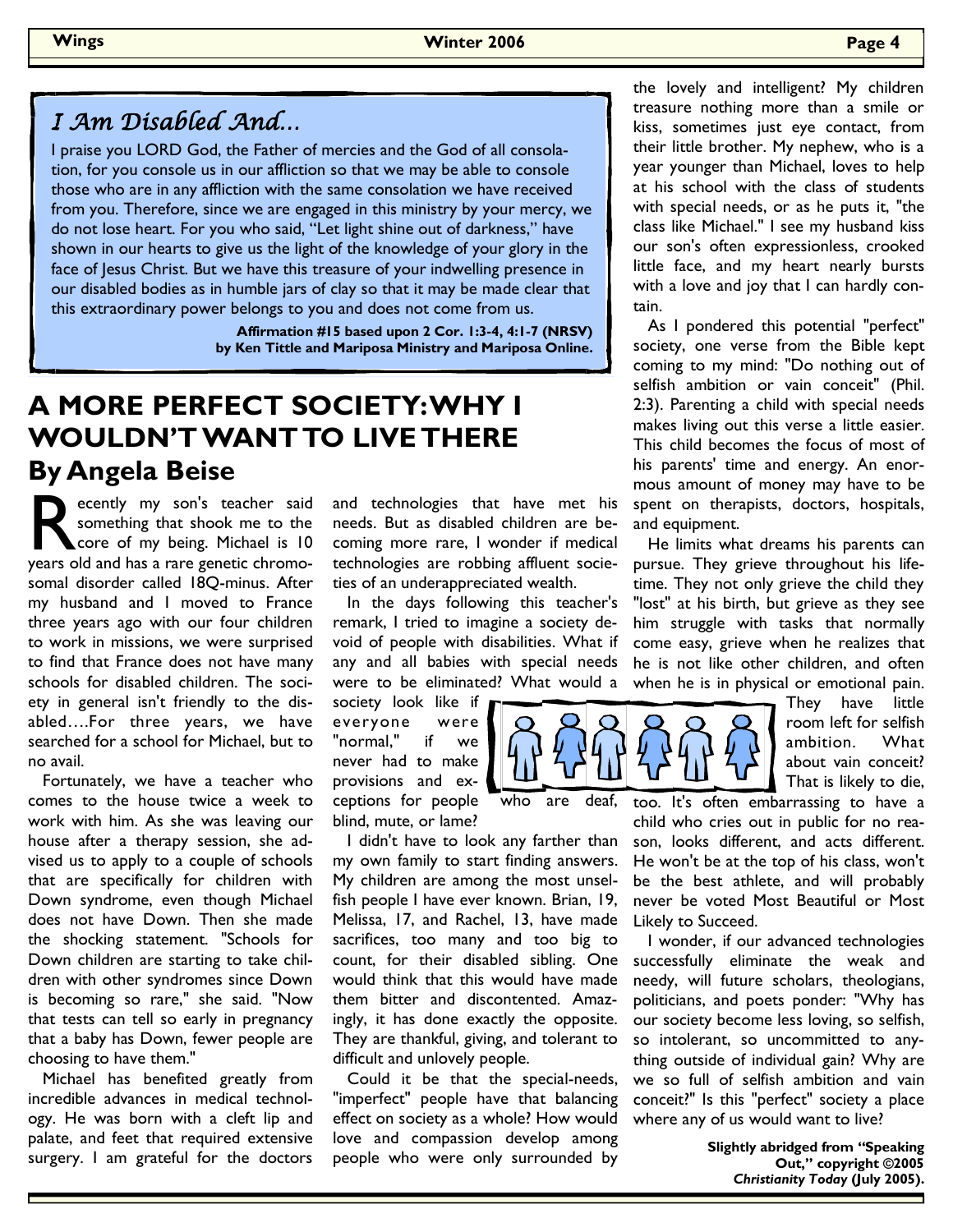# **BALTIMORE CHURCH TAPING BLACK DEAF HISTORY By Mary Cahill**

the Rev. Daniel Moylan founded the

**EVEN SEALTHER SEALTHER IN THE SEALTHER SEALTHER SEALTHER SEALTHER SEALTHER SEALTHER SEALTHER SEALTHER SEALTHER SEALTHER SEALTHER SEALTHER SEALTHER SEALTHER SEALTHER SEALTHER SEALTHER SEALTHER SEALTHER SEALTHER SEALTHER SE** the Methodist connection. Today, the story of that congregation continues—on videotape.

 A leadership team led by the Rev. Peggy A. Johnson, pastor of Fulton-Siemers Christ Church of the Deaf in Baltimore, [videotaped] the faith stories of the older members of her congregation as a project on deaf black history.

 "There are many people in the church who cannot read or write," said Ms. Johnson. "Many read at a third grade level. A very small number read well. Very few of the members speak with their voices, one or two." Most use solely sign language, Ms. Johnson explained. "English just isn't their medium, but videotape is. They can see the signs and they love to tell their stories."

 Driving to a taping session, Ms. Johnson said that in her congregation, the young people are particularly uninformed about the older members' heritage and faith. She said she intends to use the videotape to help the youth gain an appreciation of the trials and struggles their elders have been through and how their faith in God sustained them.

"Where is their history?" Ms. Johnson

#### asked. "No one has ever written it down. There is only one book in print on black deaf history." (*Black and Deaf in America* by Ernest Hairston and Linwood Smith.)

 "We are way behind in capturing the history of this community," Ms. Johnson said. "By having the church write the story would mean [sic] we would be taking the lead in the human rights issues that this presents...rather than following behind, as we often do."

 Ms. Johnson's car pulled up in the driveway of a ranch-style group eldercare home in Columbia, Md. Inside, Bessie Hall, 96, waited, dressed in an elegant three-piece black suit. She displayed a smile that outshined the bugle beads on her blouse.

 With camera rolling and lights beaming, team member Al Couthen, who has twice been president of National Black/ Deaf Advocates, allowed his hands to begin the swift and graceful dance that is American Sign Language. "How did you start coming to the church?" he signed. Ms. Hall's hands began the story as her niece interpreted aloud for the hearing members of the crew.

 "I was schooled by my [hearing] parents until I was 17," she signed. "Then I went to school at Overlea, a black school for the deaf. I was shy and awk-

### **BE YOURSELF**

O ften we want to be somewhere other than where we are, or even to be someone other than who we are. We tend to compare ourselves constantly with others and wonder why we are not as rich, as intelligent, as simple, as generous, or as saintly as they are. Such comparisons make us feel guilty, ashamed, or jealous. It is very important to realize that our vocation is hidden in where we are and who we are. We are unique human beings, each with a call to realize in life what nobody else can, and to realize it in the concrete context of the here and now.

**— Henri Nouwen —** 

**From** *Bread For The Journey***, Harper (San Francisco: 1997).** 

ward, but my husband, Thomas, got me to go to church and I learned to sign better. I joined the church in 1930, when Rev. Moylan was pastor. I enjoyed singing and signing in church. At first I was very nervous, but I began to sign more and more, and then I traveled with the choir.

 "My husband, Thomas, was custodian at the church. He fixed things and painted….Long time ago, black deaf people sat on one side of the church and the whites sat on the opposite. When Louis Foxwell [the pastor succeeding Rev. Moylan at Christ Church of the Deaf] came, we sat everybody all together."

 Ms. Hall's story [was] one of about 20 planned interviews. The completed video [premiered] locally in January 2005, at the 100th anniversary celebration of the founding of the Whatcoat Mission for Colored Deaf, and at a celebration of Deaf African-American Heritage later in the year.

 The video [has] a voice-over narration for the hearing audience and a printed transcript. Because most deaf people live below the poverty line, the videotape [is being] distributed to Christ United Methodist Church of the Deaf members and United Methodists across the connection at a minimal cost. The United Methodist Commission on Archives and History, the United Methodist Board of Discipleship and the United Methodist Board of Global Ministries [have received] copies as well.

 There was a sense of urgency in Ms. Johnson's words as she described this project: "Our objective is to capture, while we still have them with us, the valuable faith histories of our African-American deaf seniors. Their words are encouragement and true discipleship for this younger generation of deaf people who seek to find faith and meaning in their life. Deaf people are a culture," she said. "Sometimes they have been an oppressed culture. The Body of Christ, to be whole, needs to include this community."

**Adapted from United Methodist News Service (March 12, 2004). Cahill writes for the** *UMConnection***, the newspaper of the Baltimore-Washington Annual Conference of the United Methodist Church.**